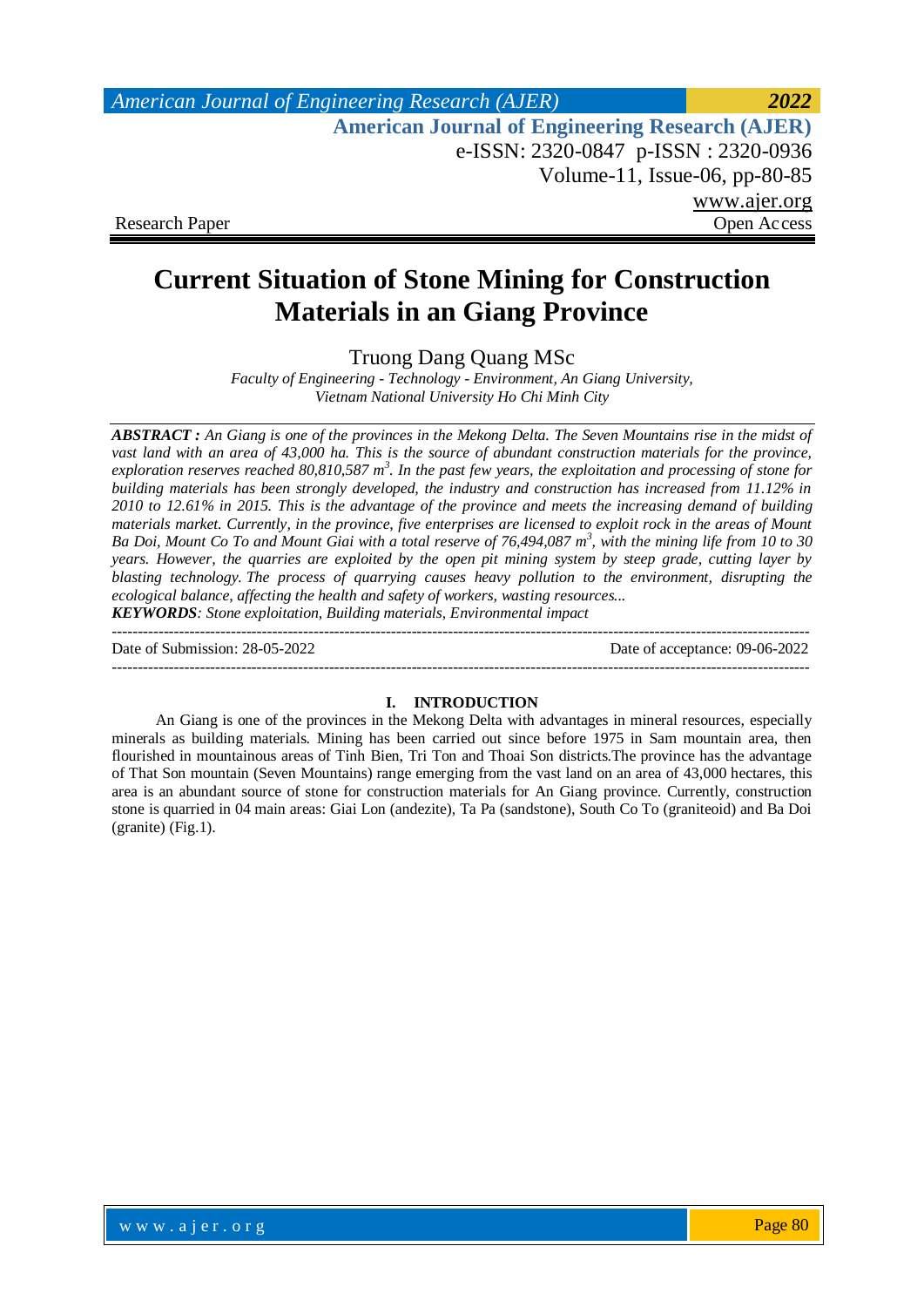*American Journal of Engineering Research (AJER) 2022*



**Fig.1. Site map of the study area**

#### **II. RESEARCH METHOD**

Collect geological exploration documents, mineral exploitation documents of mining units in the area. Sampling work:

The petrographic sample: Samples were taken with a size of 3x6x9 cm, evenly distributed over the study area and by depth. Total number of samples: 20 samples; petrographic analysis of 10 samples, in which background photos of petrographic structures were taken: 10 samples.

Semi-quantitative spectral sample: Collected in the form of lumps at the exploration works, in order to evaluate the percentage by mass of trace elements to detect the possibility of containing rare elements. Total number of samples: 10 samples.

Silicate chemistry sample: Samples are taken in the form of lumps or spots, evenly distributed over the exploration area and rocks, usually taken at the same location as the mechanical sample. This type of sample is intended to determine the chemical composition of rocks, especially the possibility of containing harmful components such as SO3. Total number of samples: 10 samples; requires analysis of 14 indicators: SiO2, TiO2, Al2O3, Fe2O3, FeO, MnO, MgO, CaO, Na2O, K2O, P2O5, LOI (Loss on ignition), SO3, H2O.

Mechanical sample: Samples are taken from research works; Total number of samples: 10 samples. Requirements to analyze the following criteria: specific gravity, density, water absorption, natural compression resistance, saturated compression resistance, porosity, water absorption, softening coefficient, internal friction angle, cohesion force.

All samples were sent for processing and analysis at the Center for Analysis and Experimentation, South Vietnam Geological Mapping Division.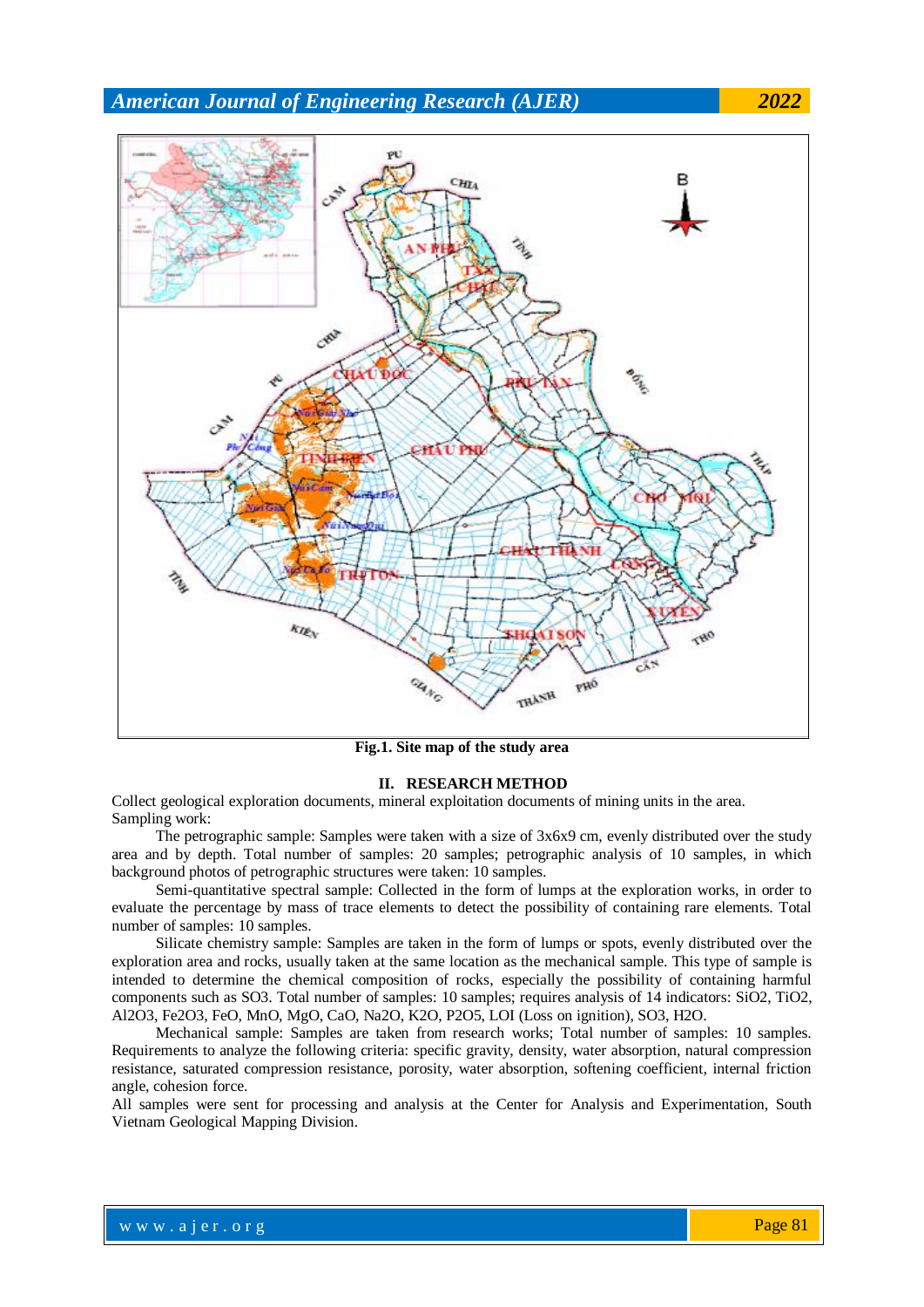#### **III. RESEARCH RESULTS**

# **3.1. Geological features of construction stone in An Giang**

Building stone has been discovered at 14 sites, including 3 types: granitoid intrusive rock (Deo Ca complex, Dinh Quan complex), andesite eruption rock (Xa Lon formation) and sedimentary rock (Ta Pa formation) (Duong Van Cau et al., 2016).

#### **Granitoit construction stone**:

Granite building stones were discovered at 7 points at Ba Doi mountain, Co To mountain, Ba The mountain, Sap mountain, Ro mountain, Sam mountain and Num Song mountain. A typical example for this type of granite is the Ba Doi mountain quarry.

Ba Doi mountain quarry is located in Tan Loi and An Hao communes, Tinh Bien district. The mine was explored in 1998 and put into operation until now. The mineral body is biotite hornblen granodiorite (phase 1) and biotite granite (phase 2) of the Deo Ca complex. Capping thickness is 0.0 - 12.5 m; average: 2.4 m. In the mineral body developed many cracks, divided into small sharp blocks, volume from  $0.2 - 1.8$  m<sup>3</sup>. The quality characteristics of Ba Doi mountain construction stone are as follows:

*Biotite hornblen granodiorite* has the main mineral composition of mediosilicic plagioclase (andesin), potassium feldspar (orthoclas), quartz, green amphibol (hornblen), biotite; Secondary minerals include sphen, apatite, magnetite ore (few small particles). Chemical composition (%):  $SiO_2 = 62 \div 65$ ; Na<sub>2</sub>O = 4.44; K<sub>2</sub>O = 3.05;  $SO_3 = 0$ . The results of mechanical and physical analysis show that granodiorite has high mechanical strength: natural density:  $2.7 \div 2.73$  g/cm<sup>3</sup>; density:  $2.73 \div 2.76$  g/cm<sup>3</sup>, porosity:  $0.18 \div 0.25$ %; water absorption:  $0.17 - 0.35\%$ ; dry compressive strength: 1090  $\div$  1920 kg/cm<sup>2</sup>; saturated compressive strength: 980  $\div$  1870 kg/cm<sup>2</sup>; flat coefficient:  $12\%$ .

*Biotite granite* has the main mineral compositions: potassium feldspar, plagioclase, quartz, and biotite. Chemical composition (%):  $SiO_2 = 72.34 \div 74.10$ ;  $Na_2O = 3.42 \div 4.06$ ;  $K_2O = 4.45 \div 4.73$ . The results of the physical and mechanical analysis of the samples showed that granite has high mechanical strength: natural density: 2.56  $\div$  2.71 g/cm<sup>3</sup>; density: 2.62  $\div$  2.81 g/cm<sup>3</sup>; porosity: 0.07  $\div$  7.5%; water absorption: 0.2  $\div$  0.4%; dry compressive strength:  $1010 \div 2653$  kg/cm<sup>2</sup>; dry compressive strength:  $950 \div 2265$  kg/cm<sup>2</sup>; flat coefficient: 7.1 -10.0%.

The results of construction stone exploration have determined that the granite formations in Ba Doi mountain area have physical and chemical properties that meet the standards for building stone with the total reserves approved in 1998: Grade C1 + C2 (122 + 222) = 11,536,157 m<sup>3</sup>.

#### **Construction stone andesite, felsite:**

Andesite construction stone (Xa Lon Formation) has been discovered at 4 points at: Northeast of Giai Lon mountain, Dong An Loi, Southeast of Giai Lon mountain and Phu Cuong mountain. Typical for construction stone of this type is the Southeastern mine of Giai Lon mountain.

The andesite quarry in the Southeast of Giai Lon mountain is located in Chau Lang commune, Tri Ton district. Mine area is 70 ha. In 2005, An Giang Construction Materials Stone Mining and Processing Joint Venture Company (Antraco) conducted exploration to upgrade construction stone reserves in the deep part of the above-mentioned area. Mineral bodies are erupting rock formations of the Xa Lon Formation.

The petrographic composition of the erupting rock at the Southeast mine of Gai Lon mountain includes andezite, andezite porphyrite, tuf andezite, tuf sandstone..., in which tuf andezite and andezite dominate. The rock is blue-gray to dark gray, sometimes purple, reddish, strongly modified, usually chloritized, epidotized, zoizitized, carbonated. The rock is compressed, so it is very solid, with many calcite vessels through the cut. The rock has a micro-phanerocryst and granular architecture, mass and flow structure. Micro-phanerocrysts account for 12 to 16%, background accounts for 84 to 88%.

*Chemical composition:* average content of oxides, through the results of silicate analysis of andezite and tuf andezite rocks as shown in Table 1.

| SiO <sub>2</sub> | TiO <sub>2</sub> | $Al_2O_3$ | Fe <sub>2</sub> O <sub>3</sub> | FeO  | MnO | MgO  | CaO  | Na <sub>2</sub> O | K <sub>2</sub> O |
|------------------|------------------|-----------|--------------------------------|------|-----|------|------|-------------------|------------------|
| 50,57            | 0.77             | 15,31     | 3.61                           | 6.07 | .12 | 3,84 | 6.72 | 2,85              | 6,95             |

**Table 1.Chemical composition of andesite rock of Giai Lon mountain**

In which  $SO_3$  is not present, so it does not affect the quality of construction stone.

*Physical and mechanical properties of rock:* The results of analysis of 27 simple physical and mechanical samples show that andezite, tuf andezite have average indexes as shown in Table 2.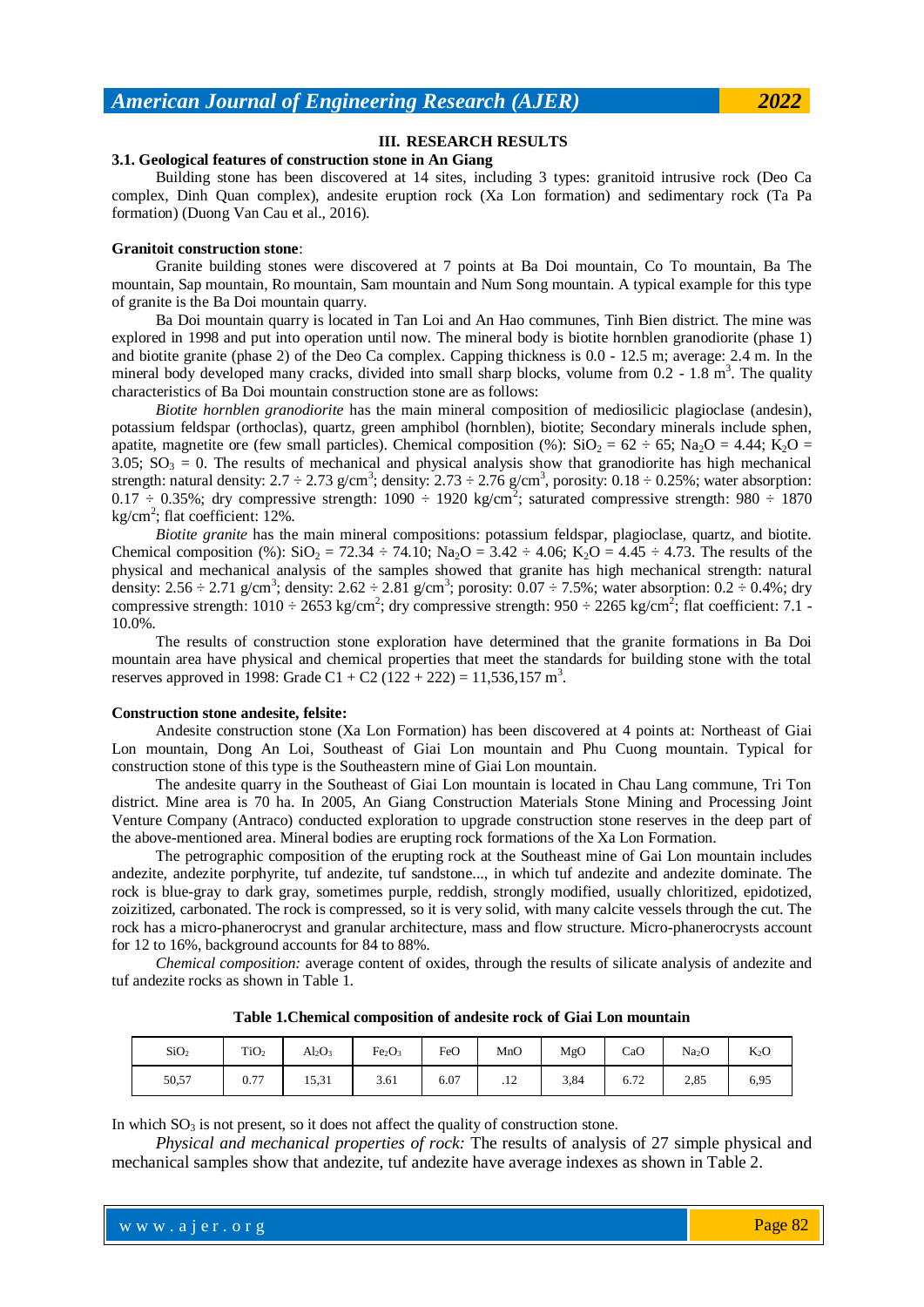*American Journal of Engineering Research (AJER) 2022*

Dry density  $(g/cm<sup>3</sup>)$ ) and  $2.688$ Saturation  $(g/cm<sup>3</sup>)$ ) and  $2.697$ Specific gravity  $(g/cm<sup>3</sup>)$ ) and  $2.71$ Empty coefficient, e 0.008 Porosity,  $n$  (%) 0.78 Water absorption,  $W(\%)$  0.33 Compressive strength  $(kg/cm<sup>2</sup>)$ , dried ), dried  $1,306$ Compressive strength (kg/cm<sup>2</sup>), saturation 1,204 Softeners, K<sub>hm</sub> 0.921 Solid coefficient,  $f_{kc}$  10.9

**Table 2. Physical and mechanical properties of andezite in Giai Lon mountain**

Abrasion grinding wear: 11.4 - 11.5%. Asphalt adhesion reaches grade 4. The number of flat kernels is 17,8%. The intensity of natural radiation is low (13.1 to 13.7  $\mu$ R/h).

Exploration documents show that andezite, tuf andezite have very solid physical and mechanical properties, meeting the quality for construction stone.

*Construction stone reserves:* The 1995 exploration results calculated that the reserves of grade B + C1  $(111 + 122)$  are 14,330,000 m<sup>3</sup> and of grade C2 (122) are 14,331,000 m<sup>3</sup>. The reserve of B + C1 + C2 (111 + 122) is 28,650,000 m<sup>3</sup>.

After 10 years of exploitation, on average,  $300,000 \text{ m}^3$  can be exploited each year, the extracted volume is 300,000,000 m<sup>3</sup>. The remaining reserves of B + C1 (111 + 122) are 11,337,000 m<sup>3</sup>. After upgrading, the current reserves of grade B + C1 (111 + 122) are respectively: 11,337,000 m<sup>3</sup> + 5.513,000 m<sup>3</sup> = 16,850,000 m<sup>3</sup>.

#### *Sandstone construction stone:*

Sandstone building stone (Ta Pa Formation) has been discovered at 4 points in the North of Phu Cuong mountain, Ta Pa mountain, Nam Quy mountain, and Dat mountain. Typical for this type of construction stone is the Nam Quy mountain mine. The quarry for construction of Nam Quy mountain is located in Chau Lang commune, Tri Ton district. The construction rock mineral body is sandstone formations of the Ta Pa Formation. The petrographic composition of the rock is mainly sandstone, siltstone. The chemical composition of the sandstone of the Ta Pa Formation is shown in Table 3.

|          |                  |                  |           |                                |      | <u>- v</u>               |      |              |                  |
|----------|------------------|------------------|-----------|--------------------------------|------|--------------------------|------|--------------|------------------|
| Mine     | SiO <sub>2</sub> | TiO <sub>2</sub> | $Al_2O_3$ | Fe <sub>2</sub> O <sub>3</sub> | FeO  | MgO                      | CaO  | $Na2O + K2O$ | SiO <sub>3</sub> |
| Van Lanh | 61.3             | 0.77             | 17.95     | 0.48                           | 4.43 | $\overline{\phantom{a}}$ | -    | 8.54         | 0.51             |
| Nam Quy  | 74.98            | 0.15             | 17.22     | 2.44                           | 0.92 | 0.25                     | 0.12 | -            |                  |

**Table 3. Chemical composition of sandstone of Nam Quy and Van Lanh mountains (%)**

*Physical properties:* density: 2.69÷2.86 g/cm<sup>3</sup>; porosity: 1.43÷2.6%; water absorption: 0.17÷0.62%; resistance to dry compression: 817–1,466 kg/cm<sup>2</sup>; compressive strength of saturation: 800–1,447 kg/cm<sup>2</sup>; abrasion grinding wear: 11.4÷21.1%. This type of rock can be exploited to make crushed stone for unweathered rock. Semi-weathered rocks can be used for leveling and grading roads.

Forecasted resource of grade P1 (334a) at Ta Pa mine is:  $6,210,000$  m<sup>3</sup>.

# **3.2. Stone mining techniques and fields of use in An Giang**

All construction quarries in An Giang are exploited open-pit by selecting a mining system that follows steep layers, cutting small floors by blasting technology. Mining techniques currently in use include quarrying for raw materials and stone processing. The stages and operating procedures of the two activities mentioned above are as follows:

Mining activities: including the stages of coating removal - drilling - blasting - oversized rock breaking and loading and unloading - transporting raw stone to the processing area.

Processing activities: raw stone is put into the dam - crushing and screening complex, the product includes crushed stone with sizes  $4\times6$ ,  $3\times4$ ,  $1\times2$  and flint.

The stone mining and processing technology used in An Giang is currently also a popular mining technology in the country. Mining and processing equipment and machinery are mostly imported products [5].

In general, mining technology is still less innovative; Mining, crushing and screening equipment has low productivity, so most of the mining capacity of enterprises does not reach the designed capacity. The quality of stone after processing is not high, so it is not used in the construction of solid works requiring high quality (bridges, high-rise buildings). Currently, construction stone products mainly meet the needs of the province, serving the construction of civil engineering foundations and roads [5].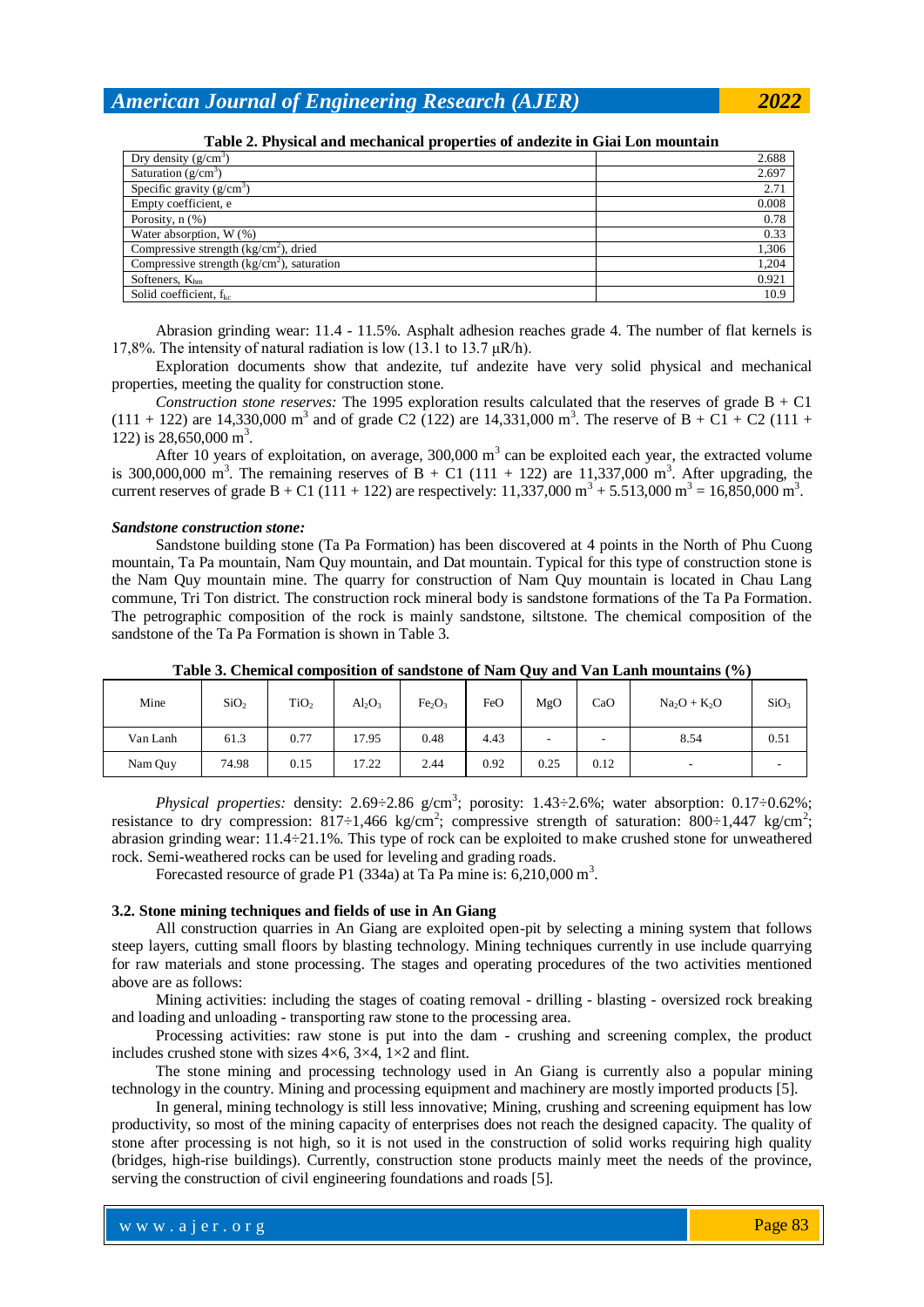# *American Journal of Engineering Research (AJER) 2022*

# *3.3. Status of stone mining for construction materials in An Giang province*

*Situation of stone exploitation as construction material*

Over the past time, the production of building materials has gradually developed in the right direction, stabilized production and has affirmed its position in the economic development balance of the province. Quarrying activities have basically met the construction needs in the province, and at the same time created jobs for workers in the province.

The reserve of construction stone is summarized through the exploration and upgrading reports of enterprises. Areas of exploration areas, construction stone reserves in each area [2] are shown in Table 4. The volume of construction stone that has been explored is:  $80,810,587 \text{ m}^3$ .

| Tubic +. Area of exploration quarries of construction materials in An Giang |                                                                             |                                    |                                 |                       |  |  |  |  |
|-----------------------------------------------------------------------------|-----------------------------------------------------------------------------|------------------------------------|---------------------------------|-----------------------|--|--|--|--|
| Unit<br>probe<br>(exploited)                                                | Name of the area<br>(mine location)                                         | Decision on exploration<br>license | Proposed<br>exploration $(m^3)$ | Licensed area<br>(ha) |  |  |  |  |
| An Giang Stone<br>Exploiting and<br>Processing Company<br>Limited           | Mount Ba Doi, Tan Loi Commune, Tinh<br>Bien District, An Giang Province     | 1913/QD-DKCS<br>27/10/1997         | 11,536,157                      | 16.00                 |  |  |  |  |
|                                                                             | Mount Co To, Co To Commune, Tri Ton,<br>An Giang (zone I)                   | 133/QD-DKCS 01/1998,<br>2012       | 22,913,478                      | 39.50                 |  |  |  |  |
|                                                                             | Mount Co To, Co To Commune, Tri Ton,<br>An Giang (zone II)                  | 133/QD-DKCS<br>20/01/1998          | 6,724,000                       | 18.00                 |  |  |  |  |
|                                                                             | Mount Co To, Co To Commune, Tri Ton,<br>An Giang (zone III)                 | 133/QD-DKCS<br>20/01/1998          | 6,880,448                       | 13.00                 |  |  |  |  |
| Antraco Joint Venture<br>Company Limited                                    | Nui Giai, Chau Lang, Tri Ton, An Giang                                      | 772/GP-KHKT<br>27/10/1994; 12/2005 | 16,850,000                      | 70.00                 |  |  |  |  |
| 622 Stone<br>Exploitation and<br>Processing Enterprise                      | Co To mountain, Co To Commune, Tri<br>Ton, An Giang                         | 133/QD-DKCS<br>20/01/1998          | 6,209,800                       | 13.00                 |  |  |  |  |
| 622 - Quyet Thang<br>Stone Exploitation<br>Enterprise                       | Co To mountain, Co To Commune, Tri<br>Ton, An Giang                         | 133/QD-DKCS<br>20/01/1998          | 2,424,648                       | 23.00                 |  |  |  |  |
| An Giang<br>Transportation<br>Company                                       | In Soc Trang, Co To Mountain belongs to<br>Co To Commune, Tri Ton, An Giang | 133/QD-DKCS<br>20/01/1998          | 1,316,500                       | 9.5                   |  |  |  |  |
| An Giang<br>Construction<br>Company Limited                                 | Nui Ba Doi, Tan Loi Commune, Tinh Bien<br>District, An Giang Province       | 577/OD-UBND<br>21/10/2016          | 2,955,556                       | 20,00                 |  |  |  |  |
|                                                                             | Ta Pa Mountain, Tri Ton District, An<br>Giang Province                      | 430/QD-TNMT<br>10/04/2003          | 3,000,000                       | 18.07                 |  |  |  |  |
|                                                                             | 80,810,587                                                                  | 240.07                             |                                 |                       |  |  |  |  |

*Table 4. Area of exploration quarries of construction materials in An Giang*

# *3.4. The management situation of stone mining for construction materials in An Giang province Current status of management of quarrying activities*

The management and environmental protection in stone mining activities in the province have made positive changes. The stone mining enterprises have good coordination in environmental management and protection [1].

In order to protect non-renewable resources and protect the landscape and environ-ment of Bay Nui area, An Giang Department of Natural Resources and Environment has set up a project to rearrange stone mining activities. The project proposes solutions such as:

Termination of exploitation in cases where the mining license expires or the mine runs out of reserves.

Policy to limit stone mining in the coming time, only exploiting enough to meet the needs of the province; to close quarries to ensure safety and clean environment, and to protect non-renewable natural resources.

#### *Difficult problems in the process of mining management*

Besides the positive contributions, the management in the quarrying industry has also revealed many limitations and negatives affecting the efficiency of mining activities and the regional environment such as:

The provisions of the law on environmental protection are still lacking and inconsistent. Some procedures related to licensing of resource exploitation and quality control of construction materials between departments and branches are still overlapping and take a long time.

The investment in human resources, means and equipment for environmental protection work is still lacking and weak, the sanctions related to environmental violations are not strong enough, leading to many individuals and units repeating violations...

Because the mining areas are not concentrated and small, often in remote areas, the management of mining activities still faces many difficulties.